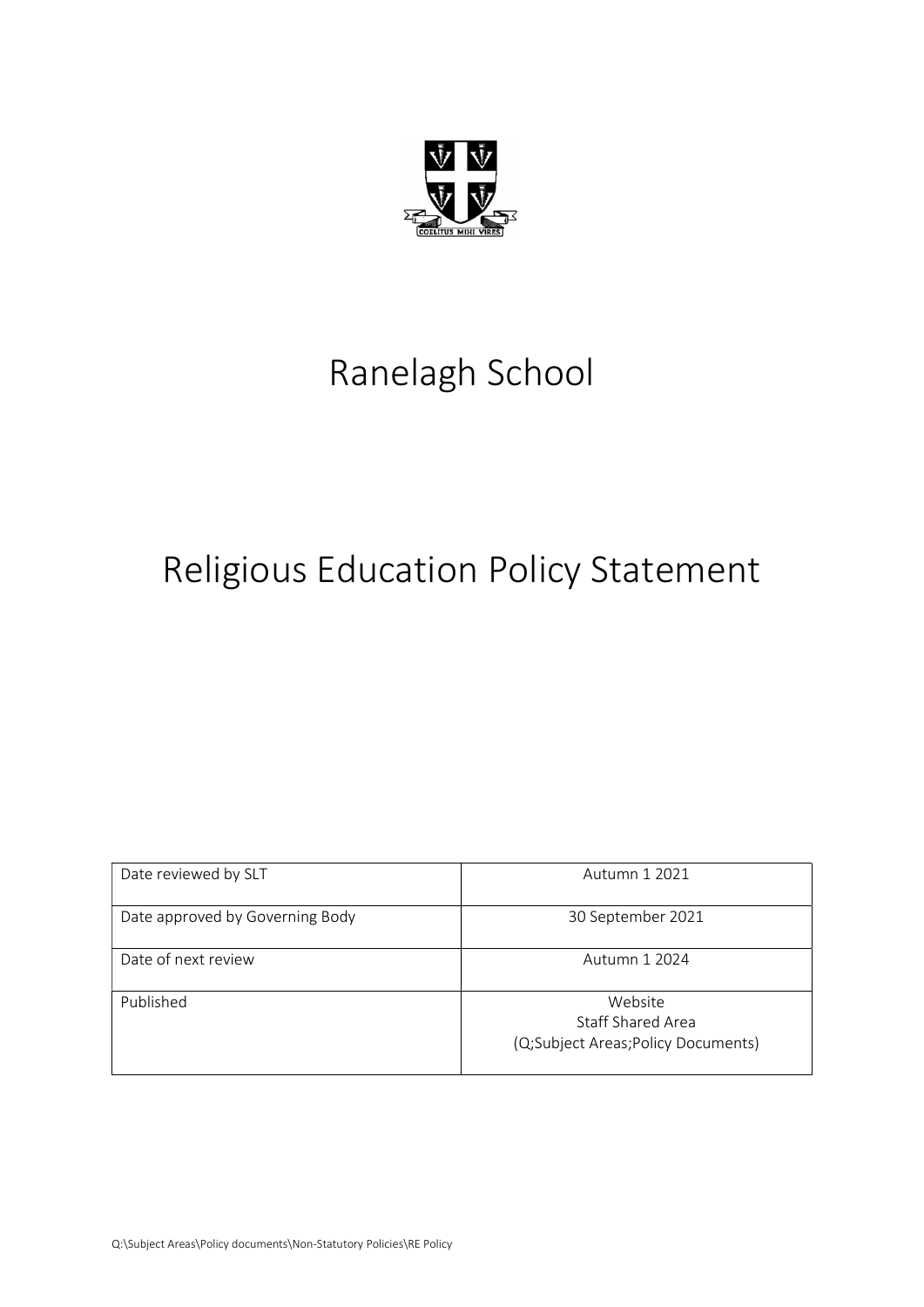### Ranelagh School Policy Statement for Religious Education

### The Legal Position

The school, in accordance with its Trust Deed, provides Religious Education for all pupils registered at the school. Following advice from the Oxford Diocesan Board of Education, the Governors decided that Religious Education in our school should be based upon the Pan-Berkshire agreed syllabus (2018-2023) as well as following national developments. Religious Education has the same status and importance as any other subject and, as such, the same high standards are applied in this as in other subjects.

#### Core Values

For the Spirit that God has given us does not make us timid; instead, his Spirit fills us with power, love and self-control.

#### 2 Timothy 1:7

RE at Ranelagh is a subject which promotes empowered students, who are able to talk confidently about religion and belief, loving students, who are aware that religions are real 'living' religions and not static entities and self-regulated learners, who delight in learning and are accountable for it.

#### Aims of Religious Education

Religious Education aims to help students to acquire and develop knowledge and understanding of Christianity and other religious and non-religious worldviews. The purpose is to develop religious literacy - students should be able to hold informed conversation about religion and belief. Religious literacy is concerned with an understanding of and critical engagement with the human experience of religion and belief. This balanced study is achieved through the disciplines of theology, philosophy, and social sciences<sup>1</sup>. Excellent thinking skills are promoted within the language of SOLO Taxonomy and structured oracy tasks.

#### Curriculum Content

 $\overline{a}$ 

Religious Education at Ranelagh follows the requirements of the Statement of Entitlement from the Church of England Education Office<sup>2</sup>.

Key Stage 3 (3 hours per fortnight):

- Core concepts in Christianity (Theology)
- Islam in Britain (Theology)
- Courageous Advocacy (Social sciences)
- Living your best life-including humanism, Buddhism and ethical theories (Social sciences)
- The life and person of Jesus-with a comparison to Muhammad (Theology)
- Human Image: Considering questions of existence and our sense of self (Philosophy)

Key Stage 4 (3 hours per fortnight):

All students study GCSE Religious Studies (Edexcel B)

- Unit 2: Religion, Conflict & Peace through Islam
- Unit 3: Christianity, Philosophy & Social Justice through Christianity

<sup>2</sup> https://www.churchofengland.org/sites/default/files/2019-

<sup>&</sup>lt;sup>1</sup> For more information see https://www.reonline.org.uk/2016/02/02/rethinking-re-religious-literacy-theological-literacy-andtheological-enquiry/

<sup>02/</sup>RE%20Statement%20of%20Entitlement%20for%20Church%20Schools.pdf